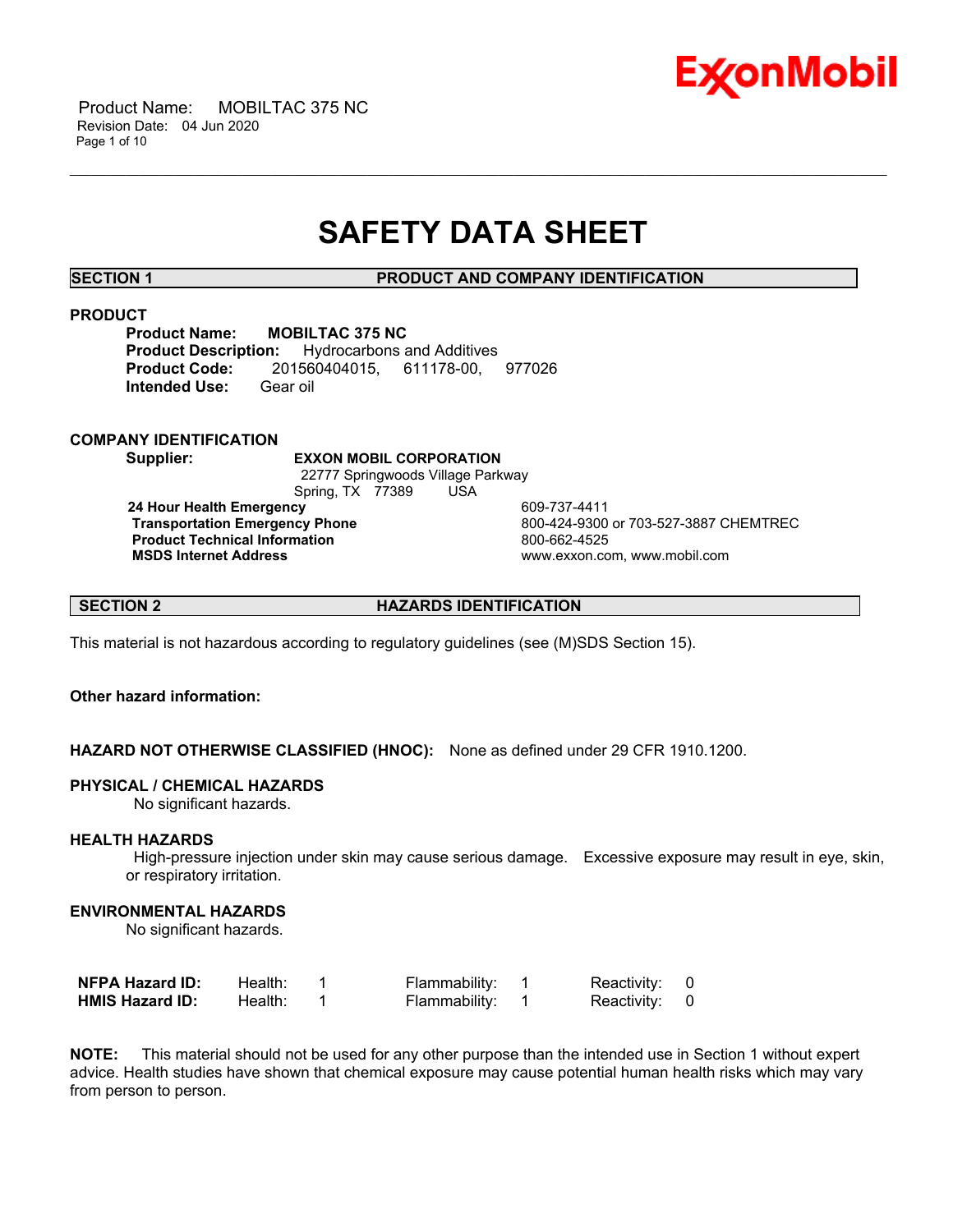

 Product Name: MOBILTAC 375 NC Revision Date: 04 Jun 2020 Page 2 of 10

#### **SECTION 3 COMPOSITION / INFORMATION ON INGREDIENTS**

This material is defined as a mixture.

#### **Hazardous Substance(s) or Complex Substance(s) required for disclosure**

| <b>Name</b>                                        | CAS#       |                | <b>GHS Hazard Codes</b> |
|----------------------------------------------------|------------|----------------|-------------------------|
|                                                    |            | Concentration* |                         |
| DISTILLATES (PETROLEUM), HYDROTREATED LIGHT        | 64742-47-8 | $5 - 5.10\%$   | H227. H304              |
| <b>IHYDROTREATED MIDDLE DISTILLATE (PETROLEUM)</b> | 64742-46-7 | $5 - 10\%$     | H304                    |
| <b>OXIDIZED ASPHALT (PETROLEUM)</b>                | 64742-93-4 | $30 - 540%$    | None                    |
| <b>IZINC NEODECANOATE</b>                          | 27253-29-8 | $- < 5\%$      | H412                    |

\_\_\_\_\_\_\_\_\_\_\_\_\_\_\_\_\_\_\_\_\_\_\_\_\_\_\_\_\_\_\_\_\_\_\_\_\_\_\_\_\_\_\_\_\_\_\_\_\_\_\_\_\_\_\_\_\_\_\_\_\_\_\_\_\_\_\_\_\_\_\_\_\_\_\_\_\_\_\_\_\_\_\_\_\_\_\_\_\_\_\_\_\_\_\_\_\_\_\_\_\_\_\_\_\_\_\_\_\_\_\_\_\_\_\_\_\_\_

\* All concentrations are percent by weight unless material is a gas. Gas concentrations are in percent by volume.

As per paragraph (i) of 29 CFR 1910.1200, formulation is considered a trade secret and specific chemical identity and exact percentage (concentration) of composition may have been withheld. Specific chemical identity and exact percentage composition will be provided to health professionals, employees, or designated representatives in accordance with applicable provisions of paragraph (i).

#### **SECTION 4 FIRST AID MEASURES**

#### **INHALATION**

Remove from further exposure. For those providing assistance, avoid exposure to yourself or others. Use adequate respiratory protection. If respiratory irritation, dizziness, nausea, or unconsciousness occurs, seek immediate medical assistance. If breathing has stopped, assist ventilation with a mechanical device or use mouth-to-mouth resuscitation.

#### **SKIN CONTACT**

Wash contact areas with soap and water. If product is injected into or under the skin, or into any part of the body, regardless of the appearance of the wound or its size, the individual should be evaluated immediately by a physician as a surgical emergency. Even though initial symptoms from high pressure injection may be minimal or absent, early surgical treatment within the first few hours may significantly reduce the ultimate extent of injury.

#### **EYE CONTACT**

Flush thoroughly with water. If irritation occurs, get medical assistance.

#### **INGESTION**

First aid is normally not required. Seek medical attention if discomfort occurs.

**SECTION 5 FIRE FIGHTING MEASURES** 

#### **EXTINGUISHING MEDIA**

**Appropriate Extinguishing Media:** Use water fog, foam, dry chemical or carbon dioxide (CO2) to extinguish flames.

**Inappropriate Extinguishing Media:** Straight Streams of Water

#### **FIRE FIGHTING**

**Fire Fighting Instructions:** Evacuate area. Prevent runoff from fire control or dilution from entering streams, sewers, or drinking water supply. Firefighters should use standard protective equipment and in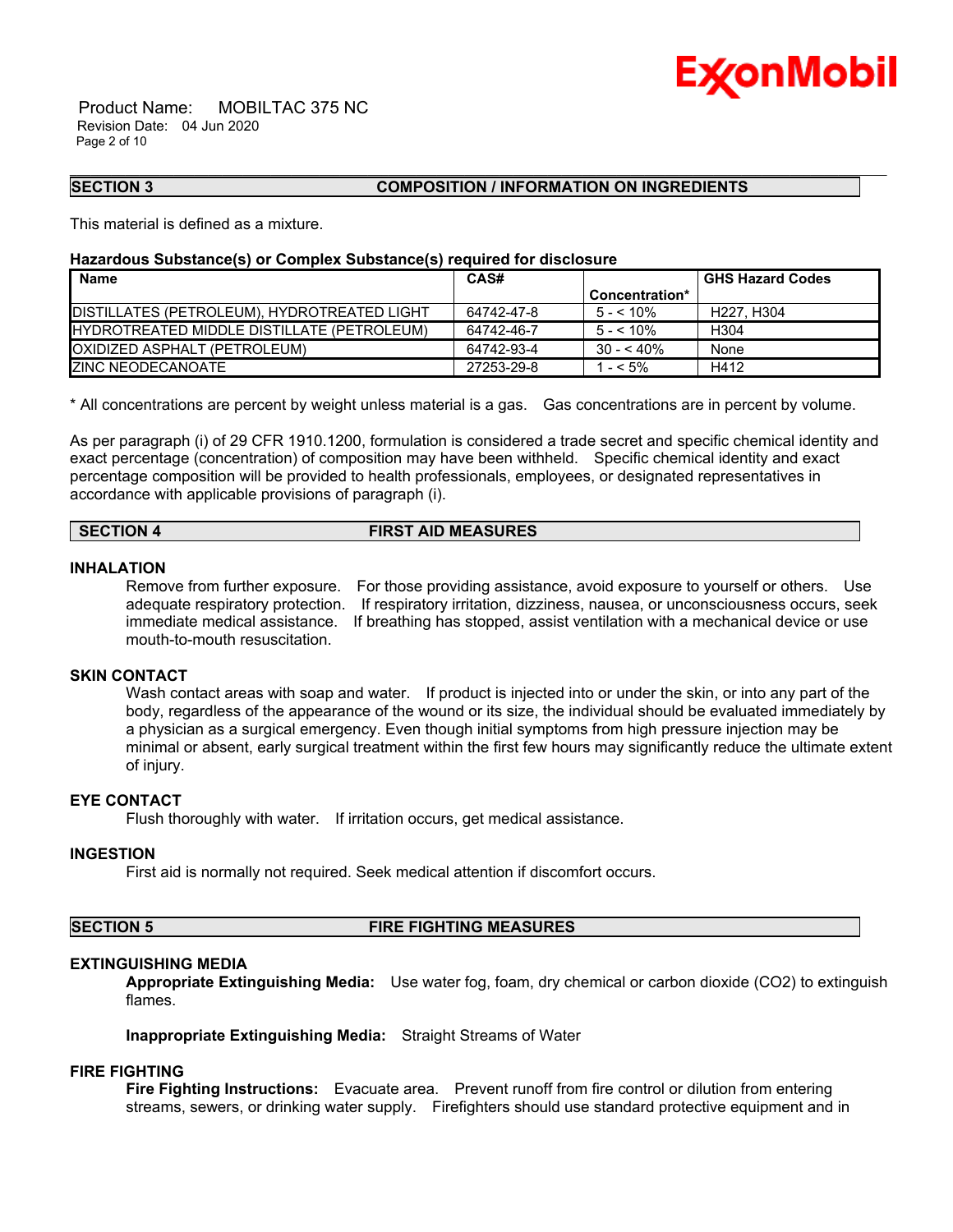

 Product Name: MOBILTAC 375 NC Revision Date: 04 Jun 2020 Page 3 of 10

> enclosed spaces, self-contained breathing apparatus (SCBA). Use water spray to cool fire exposed surfaces and to protect personnel.

\_\_\_\_\_\_\_\_\_\_\_\_\_\_\_\_\_\_\_\_\_\_\_\_\_\_\_\_\_\_\_\_\_\_\_\_\_\_\_\_\_\_\_\_\_\_\_\_\_\_\_\_\_\_\_\_\_\_\_\_\_\_\_\_\_\_\_\_\_\_\_\_\_\_\_\_\_\_\_\_\_\_\_\_\_\_\_\_\_\_\_\_\_\_\_\_\_\_\_\_\_\_\_\_\_\_\_\_\_\_\_\_\_\_\_\_\_\_

**Unusual Fire Hazards:** May generate irritating and harmful gases/vapors/fumes when burning. Hazardous material. Firefighters should consider protective equipment indicated in Section 8.

**Hazardous Combustion Products:** Hydrogen sulfide, Incomplete combustion products, Oxides of carbon, Smoke, Fume, Sulfur oxides

#### **FLAMMABILITY PROPERTIES**

**Flash Point [Method]:** >121°C (250°F) [ASTM D-92] **Flammable Limits (Approximate volume % in air):** LEL: N/D UEL: N/D **Autoignition Temperature:** N/D

#### **SECTION 6 ACCIDENTAL RELEASE MEASURES**

#### **NOTIFICATION PROCEDURES**

In the event of a spill or accidental release, notify relevant authorities in accordance with all applicable regulations. US regulations require reporting releases of this material to the environment which exceed the applicable reportable quantity or oil spills which could reach any waterway including intermittent dry creeks. The National Response Center can be reached at (800)424-8802.

#### **PROTECTIVE MEASURES**

Avoid contact with spilled material. See Section 5 for fire fighting information. See the Hazard Identification Section for Significant Hazards. See Section 4 for First Aid Advice. See Section 8 for advice on the minimum requirements for personal protective equipment. Additional protective measures may be necessary, depending on the specific circumstances and/or the expert judgment of the emergency responders.

### **SPILL MANAGEMENT**

**Land Spill:** Eliminate all ignition sources (no smoking, flares, sparks or flames in immediate area). Absorb or cover with dry earth, sand or other non-combustible material and transfer to containers.

**Water Spill:** Stop leak if you can do it without risk. Confine the spill immediately with booms. Warn other shipping. Skim from surface.

Water spill and land spill recommendations are based on the most likely spill scenario for this material; however, geographic conditions, wind, temperature, (and in the case of a water spill) wave and current direction and speed may greatly influence the appropriate action to be taken. For this reason, local experts should be consulted. Note: Local regulations may prescribe or limit action to be taken.

#### **ENVIRONMENTAL PRECAUTIONS**

Prevent entry into waterways, sewers, basements or confined areas.

### **SECTION 7 HANDLING AND STORAGE**

#### **HANDLING**

Hydrogen sulfide (H2S) may be given off when this material is heated. Do not depend on sense of smell for warning. Prevent small spills and leakage to avoid slip hazard. Material can accumulate static charges which may cause an electrical spark (ignition source). When the material is handled in bulk, an electrical spark could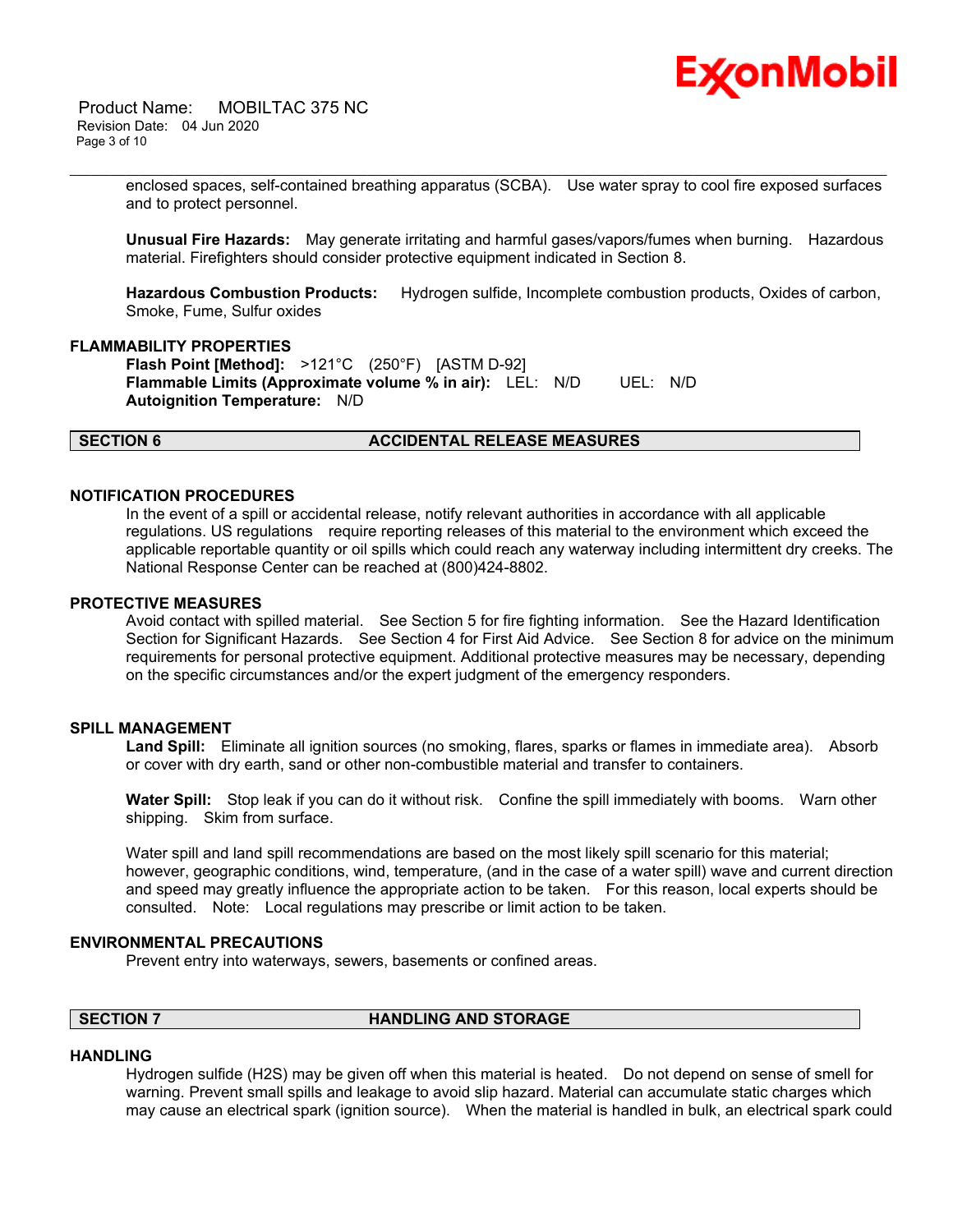

 Product Name: MOBILTAC 375 NC Revision Date: 04 Jun 2020 Page 4 of 10

> ignite any flammable vapors from liquids or residues that may be present (e.g., during switch-loading operations). Use proper bonding and/or ground procedures. However, bonding and grounds may not eliminate the hazard from static accumulation. Consult local applicable standards for guidance. Additional references include American Petroleum Institute 2003 (Protection Against Ignitions Arising out of Static, Lightning and Stray Currents) or National Fire Protection Agency 77 (Recommended Practice on Static Electricity) or CENELEC CLC/TR 50404 (Electrostatics - Code of practice for the avoidance of hazards due to static electricity).

\_\_\_\_\_\_\_\_\_\_\_\_\_\_\_\_\_\_\_\_\_\_\_\_\_\_\_\_\_\_\_\_\_\_\_\_\_\_\_\_\_\_\_\_\_\_\_\_\_\_\_\_\_\_\_\_\_\_\_\_\_\_\_\_\_\_\_\_\_\_\_\_\_\_\_\_\_\_\_\_\_\_\_\_\_\_\_\_\_\_\_\_\_\_\_\_\_\_\_\_\_\_\_\_\_\_\_\_\_\_\_\_\_\_\_\_\_\_

**Static Accumulator:** This material is a static accumulator.

#### **STORAGE**

The type of container used to store the material may affect static accumulation and dissipation. Store in a cool, dry place with adequate ventilation. Keep away from incompatible materials, open flames, and high temperatures. Do not store in open or unlabelled containers.

### **SECTION 8 EXPOSURE CONTROLS / PERSONAL PROTECTION**

#### **EXPOSURE LIMIT VALUES**

#### **Exposure limits/standards (Note: Exposure limits are not additive)**

| Substance Name                                  | Form                   | Limit / Standard |                     | <b>NOTE</b> | <b>Source</b>      |
|-------------------------------------------------|------------------------|------------------|---------------------|-------------|--------------------|
| HYDROTREATED MIDDLE<br>I DISTILLATE (PETROLEUM) | Mist.                  | <b>TWA</b>       | $5 \,\mathrm{mg/m}$ | N/A         | OSHA <sub>Z1</sub> |
| HYDROTREATED MIDDLE<br>I DISTILLATE (PETROLEUM) | Inhalable<br>fraction. | <b>TWA</b>       | $5 \text{ mg/m}$    | N/A         | <b>ACGIH</b>       |

**Exposure limits/standards for materials that can be formed when handling this product:** For dusty conditions, OSHA recommends for particulates not otherwise regulated an 8-hour TWA of 15 mg/m3 (total dust), 5 mg/m3 (respirable fraction); ACGIH recommends for insoluble and poorly soluble particles not otherwise specified an 8-hour TWA of 10 mg/m3 (inhalable particles), 3 mg/m3 (respirable particles).

NOTE: Limits/standards shown for guidance only. Follow applicable regulations.

No biological limits allocated.

### **ENGINEERING CONTROLS**

The level of protection and types of controls necessary will vary depending upon potential exposure conditions. Control measures to consider:

Adequate ventilation should be provided so that exposure limits are not exceeded.

#### **PERSONAL PROTECTION**

Personal protective equipment selections vary based on potential exposure conditions such as applications, handling practices, concentration and ventilation. Information on the selection of protective equipment for use with this material, as provided below, is based upon intended, normal usage.

**Respiratory Protection:** If engineering controls do not maintain airborne contaminant concentrations at a level which is adequate to protect worker health, an approved respirator may be appropriate. Respirator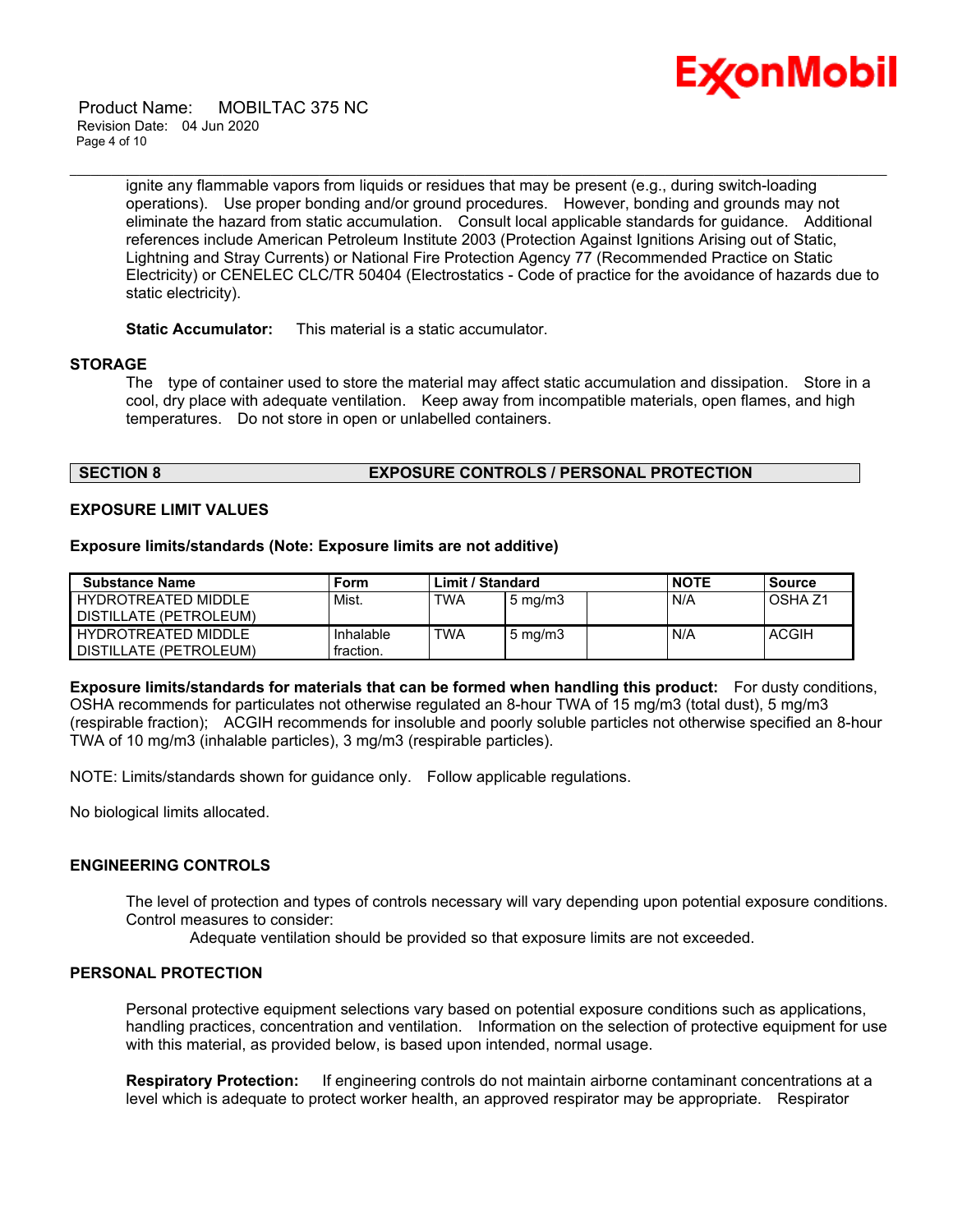

 Product Name: MOBILTAC 375 NC Revision Date: 04 Jun 2020 Page 5 of 10

> selection, use, and maintenance must be in accordance with regulatory requirements, if applicable. Types of respirators to be considered for this material include:

No special requirements under ordinary conditions of use and with adequate ventilation.

\_\_\_\_\_\_\_\_\_\_\_\_\_\_\_\_\_\_\_\_\_\_\_\_\_\_\_\_\_\_\_\_\_\_\_\_\_\_\_\_\_\_\_\_\_\_\_\_\_\_\_\_\_\_\_\_\_\_\_\_\_\_\_\_\_\_\_\_\_\_\_\_\_\_\_\_\_\_\_\_\_\_\_\_\_\_\_\_\_\_\_\_\_\_\_\_\_\_\_\_\_\_\_\_\_\_\_\_\_\_\_\_\_\_\_\_\_\_

For high airborne concentrations, use an approved supplied-air respirator, operated in positive pressure mode. Supplied air respirators with an escape bottle may be appropriate when oxygen levels are inadequate, gas/vapor warning properties are poor, or if air purifying filter capacity/rating may be exceeded.

**Hand Protection:** Any specific glove information provided is based on published literature and glove manufacturer data. Glove suitability and breakthrough time will differ depending on the specific use conditions. Contact the glove manufacturer for specific advice on glove selection and breakthrough times for your use conditions. Inspect and replace worn or damaged gloves. The types of gloves to be considered for this material include:

No protection is ordinarily required under normal conditions of use.

**Eye Protection:** If contact is likely, safety glasses with side shields are recommended.

**Skin and Body Protection:** Any specific clothing information provided is based on published literature or manufacturer data. The types of clothing to be considered for this material include:

 No skin protection is ordinarily required under normal conditions of use. In accordance with good industrial hygiene practices, precautions should be taken to avoid skin contact.

**Specific Hygiene Measures:** Always observe good personal hygiene measures, such as washing after handling the material and before eating, drinking, and/or smoking. Routinely wash work clothing and protective equipment to remove contaminants. Discard contaminated clothing and footwear that cannot be cleaned. Practice good housekeeping.

#### **ENVIRONMENTAL CONTROLS**

 Comply with applicable environmental regulations limiting discharge to air, water and soil. Protect the environment by applying appropriate control measures to prevent or limit emissions.

### **SECTION 9 PHYSICAL AND CHEMICAL PROPERTIES**

**Note: Physical and chemical properties are provided for safety, health and environmental considerations only and may not fully represent product specifications. Contact the Supplier for additional information.**

#### **GENERAL INFORMATION**

**Physical State:** Solid **Form:** Semi-fluid **Color:** Black **Odor:** Characteristic **Odor Threshold:** N/D

#### **IMPORTANT HEALTH, SAFETY, AND ENVIRONMENTAL INFORMATION**

**Relative Density (at 15 °C):** 0.96 [ASTM D1298] **Flammability (Solid, Gas):** N/A **Flash Point [Method]:** >121°C (250°F) [ASTM D-92] **Flammable Limits (Approximate volume % in air):** LEL: N/D UEL: N/D **Autoignition Temperature:** N/D **Boiling Point / Range:** > 170°C (338°F)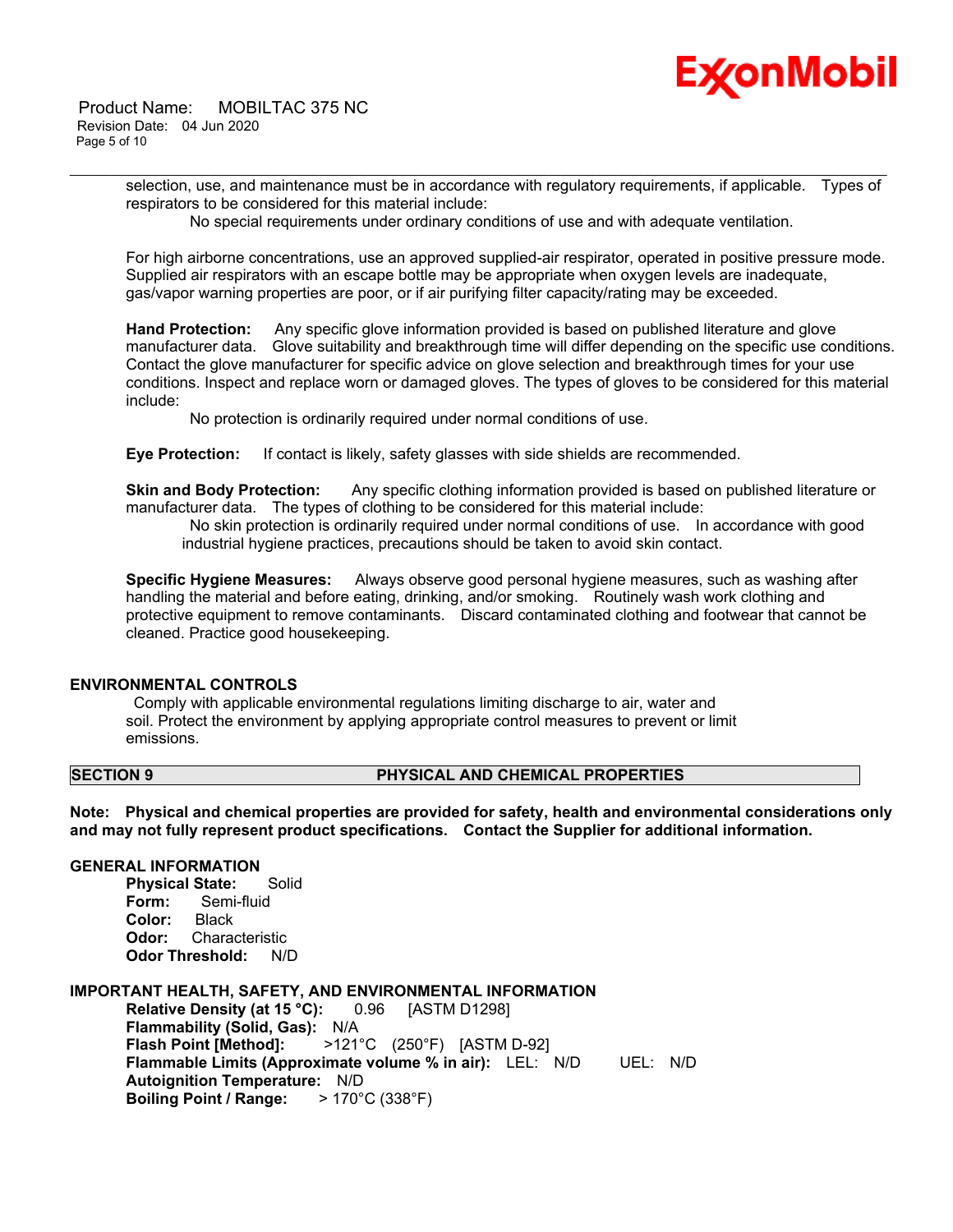

 Product Name: MOBILTAC 375 NC Revision Date: 04 Jun 2020 Page 6 of 10

> **Decomposition Temperature:** N/D **Vapor Density (Air = 1):** N/D **Vapor Pressure:** N/D **Evaporation Rate (n-butyl acetate = 1):** < 1 **pH:** N/A **Log Pow (n-Octanol/Water Partition Coefficient):** > 3.5 **Solubility in Water:** Negligible **Viscosity:** 5000 cSt (5000 mm2/sec) at 40 °C **Oxidizing Properties:** See Hazards Identification Section.

#### **OTHER INFORMATION**

**Freezing Point:** N/D **Melting Point:** N/A

### **SECTION 10 STABILITY AND REACTIVITY**

**REACTIVITY:** See sub-sections below.

**STABILITY:** Material is stable under normal conditions.

**CONDITIONS TO AVOID:** Excessive heat. High energy sources of ignition.

**MATERIALS TO AVOID:** Strong oxidizers

**HAZARDOUS DECOMPOSITION PRODUCTS:** Material does not decompose at ambient temperatures.

**POSSIBILITY OF HAZARDOUS REACTIONS:** Hazardous polymerization will not occur.

### **SECTION 11 TOXICOLOGICAL INFORMATION**

\_\_\_\_\_\_\_\_\_\_\_\_\_\_\_\_\_\_\_\_\_\_\_\_\_\_\_\_\_\_\_\_\_\_\_\_\_\_\_\_\_\_\_\_\_\_\_\_\_\_\_\_\_\_\_\_\_\_\_\_\_\_\_\_\_\_\_\_\_\_\_\_\_\_\_\_\_\_\_\_\_\_\_\_\_\_\_\_\_\_\_\_\_\_\_\_\_\_\_\_\_\_\_\_\_\_\_\_\_\_\_\_\_\_\_\_\_\_

### **INFORMATION ON TOXICOLOGICAL EFFECTS**

| <b>Hazard Class</b>                                        | <b>Conclusion / Remarks</b>                                                                                                                              |
|------------------------------------------------------------|----------------------------------------------------------------------------------------------------------------------------------------------------------|
| Inhalation                                                 |                                                                                                                                                          |
| Acute Toxicity: No end point data for<br>material.         | Minimally Toxic. Based on assessment of the components.                                                                                                  |
| Irritation: No end point data for material.                | Elevated temperatures or mechanical action may form vapors,<br>mist, or fumes which may be irritating to the eyes, nose, throat, or<br>lungs.            |
| Ingestion                                                  |                                                                                                                                                          |
| Acute Toxicity: No end point data for                      | Minimally Toxic. Based on assessment of the components.                                                                                                  |
| material.                                                  |                                                                                                                                                          |
| <b>Skin</b>                                                |                                                                                                                                                          |
| Acute Toxicity: No end point data for<br>material.         | Minimally Toxic. Based on assessment of the components.                                                                                                  |
| Skin Corrosion/Irritation (Rabbit): Data<br>lavailable.    | Negligible irritation to skin at ambient temperatures. Based on test<br>data for the material. Test(s) equivalent or similar to OECD<br>Guideline<br>404 |
| Eye                                                        |                                                                                                                                                          |
| Serious Eye Damage/Irritation (Rabbit): Data<br>available. | May cause mild, short-lasting discomfort to eyes. Based on test<br>data for the material. Test(s) equivalent or similar to OECD<br>Guideline<br>405      |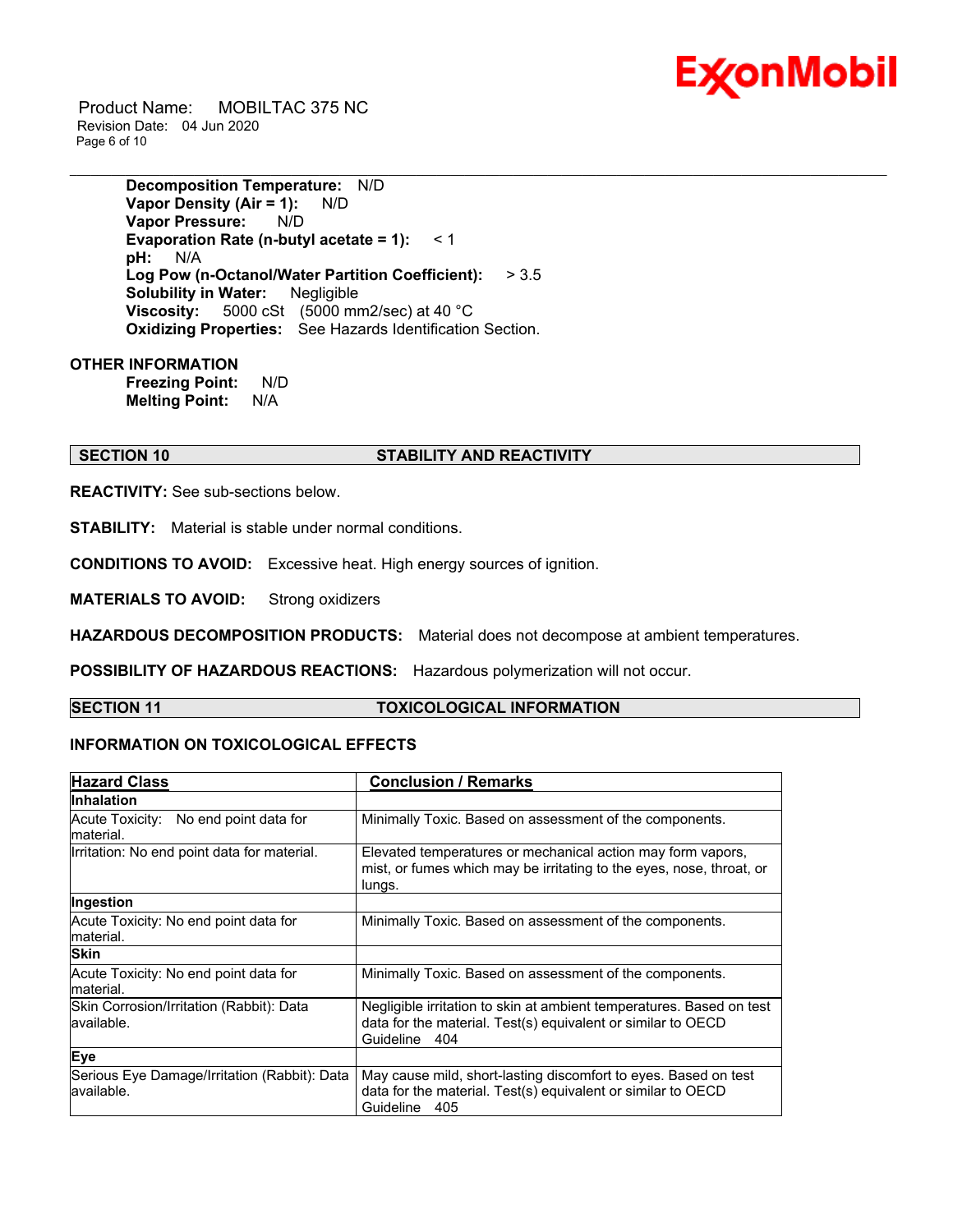

 Product Name: MOBILTAC 375 NC Revision Date: 04 Jun 2020 Page 7 of 10

| <b>Sensitization</b>                                              |                                                                                                                   |
|-------------------------------------------------------------------|-------------------------------------------------------------------------------------------------------------------|
| Respiratory Sensitization: No end point data<br>for material.     | Not expected to be a respiratory sensitizer.                                                                      |
| Skin Sensitization: No end point data for<br>material.            | Not expected to be a skin sensitizer. Based on assessment of the<br>components.                                   |
| Aspiration: Data available.                                       | Not expected to be an aspiration hazard. Based on physico-<br>chemical properties of the material.                |
| Germ Cell Mutagenicity: No end point data<br>for material.        | Not expected to be a germ cell mutagen. Based on assessment of<br>the components.                                 |
| Carcinogenicity: No end point data for<br>material.               | Not expected to cause cancer. Based on assessment of the<br>components.                                           |
| <b>Reproductive Toxicity:</b> No end point data<br>lfor material. | Not expected to be a reproductive toxicant. Based on assessment<br>of the components.                             |
| Lactation: No end point data for material.                        | Not expected to cause harm to breast-fed children.                                                                |
| <b>Specific Target Organ Toxicity (STOT)</b>                      |                                                                                                                   |
| Single Exposure: No end point data for<br>material.               | Not expected to cause organ damage from a single exposure.                                                        |
| Repeated Exposure: No end point data for<br>material.             | Not expected to cause organ damage from prolonged or repeated<br>exposure. Based on assessment of the components. |

### **OTHER INFORMATION**

#### **For the product itself:**

Repeated and/or prolonged exposure may cause irritation to the skin, eyes, or respiratory tract. **Contains:**

Asphalt (bitumen): May contain low levels of polycyclic aromatic compounds (PACs), some of which are suspected of causing cancer under conditions of poor industrial hygiene and prolonged repeated contact. These PACs may also be inhaled. Inhalation studies at high concentrations of fumes resulted in bronchitis, pneumonitis, fibrosis and cell damage. Avoid contact with the asphalt emissions. Base oil severely refined: Not carcinogenic in animal studies. Representative material passes IP-346, Modified Ames test, and/or other screening tests. Dermal and inhalation studies showed minimal effects; lung non-specific infiltration of immune cells, oil deposition and minimal granuloma formation. Not sensitizing in test animals.

#### **The following ingredients are cited on the lists below:**

| l Chemical Name  | <b>CAS Number</b> | <b>List Citations</b> |
|------------------|-------------------|-----------------------|
| OXIDIZED ASPHALT | 64742-93-4        | -4.                   |
| (PETROLEUM)      |                   |                       |

|                | --REGULATORY LISTS SEARCHED-- |               |
|----------------|-------------------------------|---------------|
| $1 =$ NTP CARC | $3 = IARC 1$                  | $5 = IARC2B$  |
| $2 = NTP$ SUS  | $4 = IARC 2A$                 | 6 = OSHA CARC |

#### **SECTION 12 ECOLOGICAL INFORMATION**

The information given is based on data for the material, components of the material, or for similar materials, through the application of bridging principals.

### **ECOTOXICITY**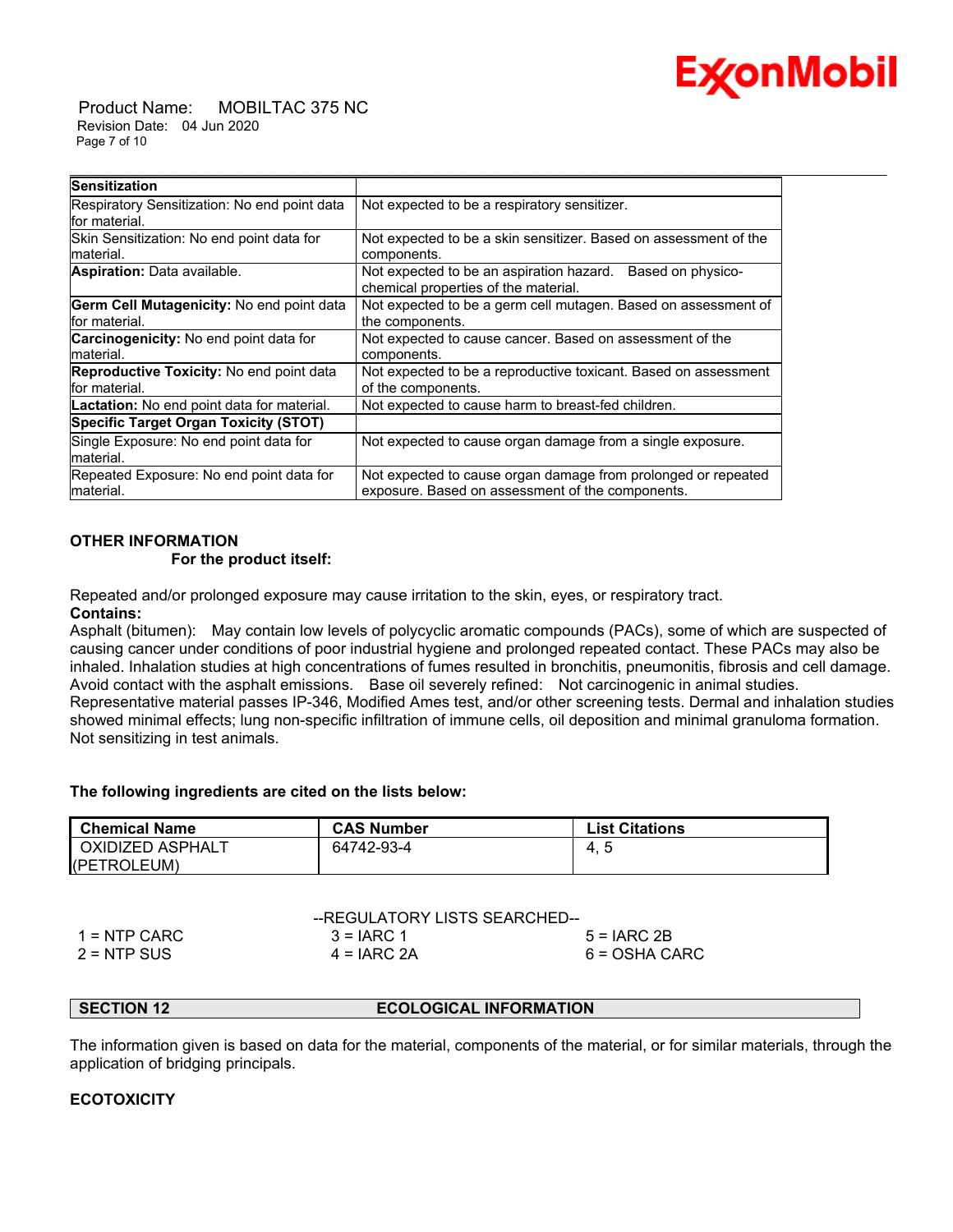# Ex⁄onMobil

 Product Name: MOBILTAC 375 NC Revision Date: 04 Jun 2020 Page 8 of 10

Material -- Not expected to be harmful to aquatic organisms.

#### **MOBILITY**

 Material -- Low solubility and floats and is expected to migrate from water to the land. Expected to partition to sediment and wastewater solids.

\_\_\_\_\_\_\_\_\_\_\_\_\_\_\_\_\_\_\_\_\_\_\_\_\_\_\_\_\_\_\_\_\_\_\_\_\_\_\_\_\_\_\_\_\_\_\_\_\_\_\_\_\_\_\_\_\_\_\_\_\_\_\_\_\_\_\_\_\_\_\_\_\_\_\_\_\_\_\_\_\_\_\_\_\_\_\_\_\_\_\_\_\_\_\_\_\_\_\_\_\_\_\_\_\_\_\_\_\_\_\_\_\_\_\_\_\_\_

### **SECTION 13 DISPOSAL CONSIDERATIONS**

Disposal recommendations based on material as supplied. Disposal must be in accordance with current applicable laws and regulations, and material characteristics at time of disposal.

#### **DISPOSAL RECOMMENDATIONS**

 Protect the environment. Dispose of used oil at designated sites. Minimize skin contact. Do not mix used oils with solvents, brake fluids or coolants. Suitable routes of disposal are supervised incineration, preferentially with energy recovery, or appropriate recycling methods in accordance with applicable regulations and material characteristics at the time of disposal.

#### **REGULATORY DISPOSAL INFORMATION**

 RCRA Information: The unused product, in our opinion, is not specifically listed by the EPA as a hazardous waste (40 CFR, Part 261D), nor is it formulated to contain materials which are listed as hazardous wastes. It does not exhibit the hazardous characteristics of ignitability, corrositivity or reactivity and is not formulated with contaminants as determined by the Toxicity Characteristic Leaching Procedure (TCLP). However, used product may be regulated.

**Empty Container Warning** Empty Container Warning (where applicable): Empty containers may contain residue and can be dangerous. Do not attempt to refill or clean containers without proper instructions. Empty drums should be completely drained and safely stored until appropriately reconditioned or disposed. Empty containers should be taken for recycling, recovery, or disposal through suitably qualified or licensed contractor and in accordance with governmental regulations. DO NOT PRESSURISE, CUT, WELD, BRAZE, SOLDER, DRILL, GRIND, OR EXPOSE SUCH CONTAINERS TO HEAT, FLAME, SPARKS, STATIC ELECTRICITY, OR OTHER SOURCES OF IGNITION. THEY MAY EXPLODE AND CAUSE INJURY OR DEATH.

### **SECTION 14 TRANSPORT INFORMATION**

- **LAND (DOT):** Not Regulated for Land Transport
- **LAND (TDG):** Not Regulated for Land Transport
- **SEA (IMDG):** Not Regulated for Sea Transport according to IMDG-Code

**Marine Pollutant:** No

**AIR (IATA):** Not Regulated for Air Transport

#### **SECTION 15 REGULATORY INFORMATION**

**OSHA HAZARD COMMUNICATION STANDARD:** This material is not considered hazardous in accordance with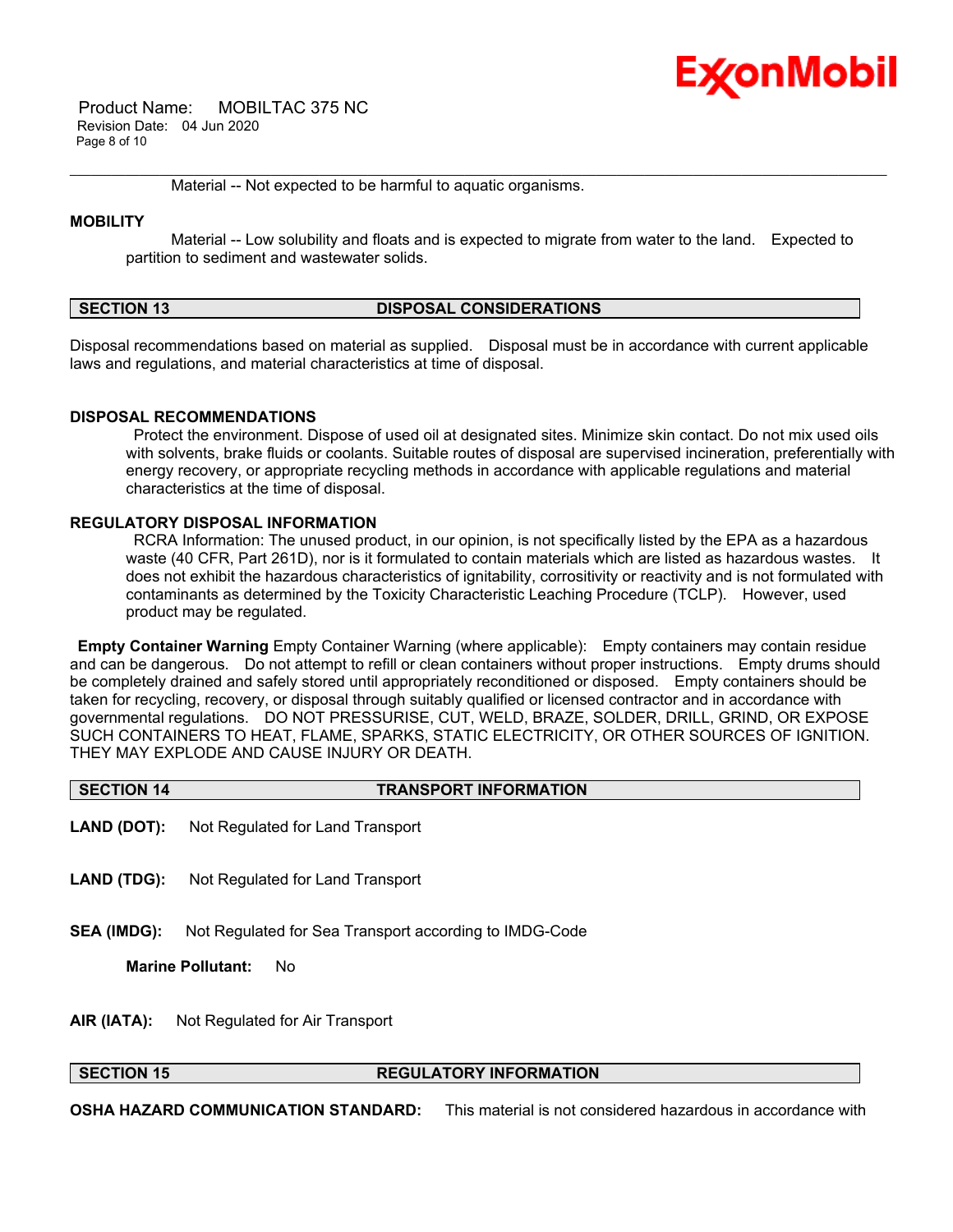

#### OSHA HazCom 2012, 29 CFR 1910.1200.

**Listed or exempt from listing/notification on the following chemical inventories:** AIIC, DSL, ENCS, IECSC, ISHL, KECI, PICCS, TCSI, TSCA

\_\_\_\_\_\_\_\_\_\_\_\_\_\_\_\_\_\_\_\_\_\_\_\_\_\_\_\_\_\_\_\_\_\_\_\_\_\_\_\_\_\_\_\_\_\_\_\_\_\_\_\_\_\_\_\_\_\_\_\_\_\_\_\_\_\_\_\_\_\_\_\_\_\_\_\_\_\_\_\_\_\_\_\_\_\_\_\_\_\_\_\_\_\_\_\_\_\_\_\_\_\_\_\_\_\_\_\_\_\_\_\_\_\_\_\_\_\_

**SARA 302:** No chemicals in this material are subject to the reporting requirements of SARA Title III, Section 302

#### **SARA (311/312) REPORTABLE GHS HAZARD CLASSES:** None.

#### **SARA (313) TOXIC RELEASE INVENTORY:**

| <b>Chemical Name</b>     | <b>CAS Number</b> | <b>Typical Value</b> |
|--------------------------|-------------------|----------------------|
| <b>ZINC NEODECANOATE</b> | 27253-29-8        | < 5%                 |

#### **The following ingredients are cited on the lists below:**

| <b>Chemical Name</b>          | <b>CAS Number</b> | <b>List Citations</b> |
|-------------------------------|-------------------|-----------------------|
| DISTILLATES (PETROLEUM),      | 64742-47-8        | 17.18                 |
| <b>IHYDROTREATED LIGHT</b>    |                   |                       |
| <b>IHYDROTREATED MIDDLE</b>   | 64742-46-7        | 1, 4, 17, 18          |
| <b>DISTILLATE (PETROLEUM)</b> |                   |                       |
| <b>OXIDIZED ASPHALT</b>       | 64742-93-4        | 17.18                 |
| (PETROLEUM)                   |                   |                       |
| <b>ZINC NEODECANOATE</b>      | 27253-29-8        | 13, 15, 17, 18, 19    |

|               |                    | --REGULATORY LISTS SEARCHED-- |               |
|---------------|--------------------|-------------------------------|---------------|
| 1 = ACGIH ALL | $6 = TSCA 5a2$     | $11 = CA$ P65 REPRO           | 16 = MN RTK   |
| 2 = ACGIH A1  | $7 = TSCA5e$       | $12$ = CA RTK                 | $17 = NJ RTK$ |
| 3 = ACGIH A2  | $8 = TSCA6$        | $13 = IL$ RTK                 | $18 = PA RTK$ |
| 4 = OSHA Z    | $9 = TSCA 12b$     | $14 = LA RTK$                 | 19 = RI RTK   |
| 5 = TSCA 4    | $10$ = CA P65 CARC | $15 = M1 293$                 |               |

Code key: CARC=Carcinogen; REPRO=Reproductive

| <b>SECTION 16</b> | <b>OTHER INFORMATION</b> |  |
|-------------------|--------------------------|--|
|                   |                          |  |

 $N/D = Not determined$ ,  $N/A = Not$  applicable

#### **KEY TO THE H-CODES CONTAINED IN SECTION 3 OF THIS DOCUMENT (for information only):**

H227: Combustible liquid; Flammable Liquid, Cat 4

- H304: May be fatal if swallowed and enters airways; Aspiration, Cat 1
- H412: Harmful to aquatic life with long lasting effects; Chronic Env Tox, Cat 3

#### **THIS SAFETY DATA SHEET CONTAINS THE FOLLOWING REVISIONS:**

Composition: Component Table information was modified.